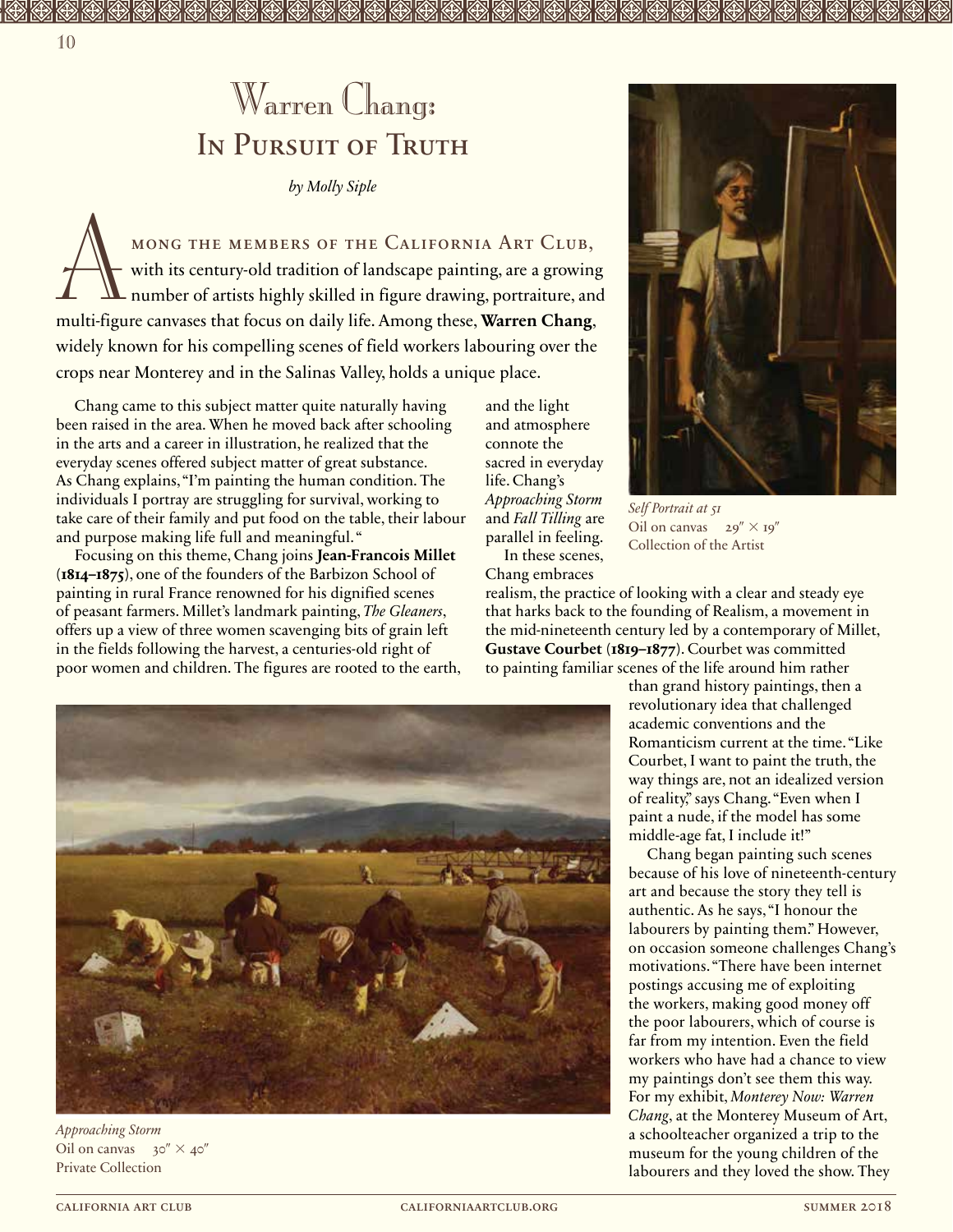even wrote poems about it." Later the parents themselves paid a visit and they also understood the work. Chang was thrilled to hear a woman tell him, "Your paintings look exactly the way it feels."

This is Chang's aim. He seeks "to paint a feeling and an emotion" and his limited palette is part of this. Controlling the tonality, which he learned by studying the Old Masters, contributes to the authenticity and is reminiscent of black and white photography. In addition, his lighting plays a role. He is drawn to the moody atmosphere of early morning and the end of day, when the light is low, warm, and creates long shadows.

Chang is fairly matter-of-fact about the paintings' narrative content. However, it doesn't take much to read all sorts of meaning into his imagery. His colour and light may be interpreted as a reference to the workers' sombre lives and long days of labour. It's also tempting to see hints of Chang himself in the faces of workers here and there or wonder if a figure looking straight at the viewer is meant to be confrontational. Such imaginings are fine with Chang, who is content when viewers add fresh meaning to his work. As he says, "Then seeing one of my paintings becomes a richer experience."

 $\mathbb{C}$ hang's landscape backgrounds in the scenes are accomplished enough to stand on their own but he feels the human form is essential. "A landscape without, for example, a little boy on a swing or someone walking a dog looks barren to me. The human element is missing." The importance of the figure spans the arc of Chang's artistic life; from the moment at age five when he saw the cover of a *Tarzan* paperback by master illustrator **Frank Frazetta (1927–2009)** and was riveted. "I remember loving his muscled barbarians and sensuous women, then juvenile fascinations, but there was also this power to his work, the controlled colour, and the design was so good. Later when I was twelve, my parents gave me a book on **Norman Rockwell (1894–1978)** and that was great fodder for my imagination."

Chang enrolled in **Art Center College of Design** in Pasadena and graduated in 1981 with a B.F.A. with Honours. A two-decade career in illustration in New York and California followed with award-winning work. From 1986 to 1988, he studied at the **California Art Institute** with **Fred Fixler (1923–2010),** who Chang credits with developing his understanding of painting

the human form. As Chang explains, "This was extended study with a single expert, which allows a student to develop a far more sound ability than taking assorted three or five day workshops or even a six-week class. I think of workshops as crash courses, not substantial study."



*Fall Tilling* Oil on canvas  $34'' \times 40''$ Private Collection



Jean-François Millet (1814–1875) *The Gleaners,* 1857 Oil on canvas  $33'' \times 44''$ Collection of Musée d'Orsay

As Chang explains, "Studying with Fixler is where my training really sank in, and I still follow the principles I learned there. We learned about how light falls on form using a single light source. When you understand light you can apply it to anything. In New York an art director considered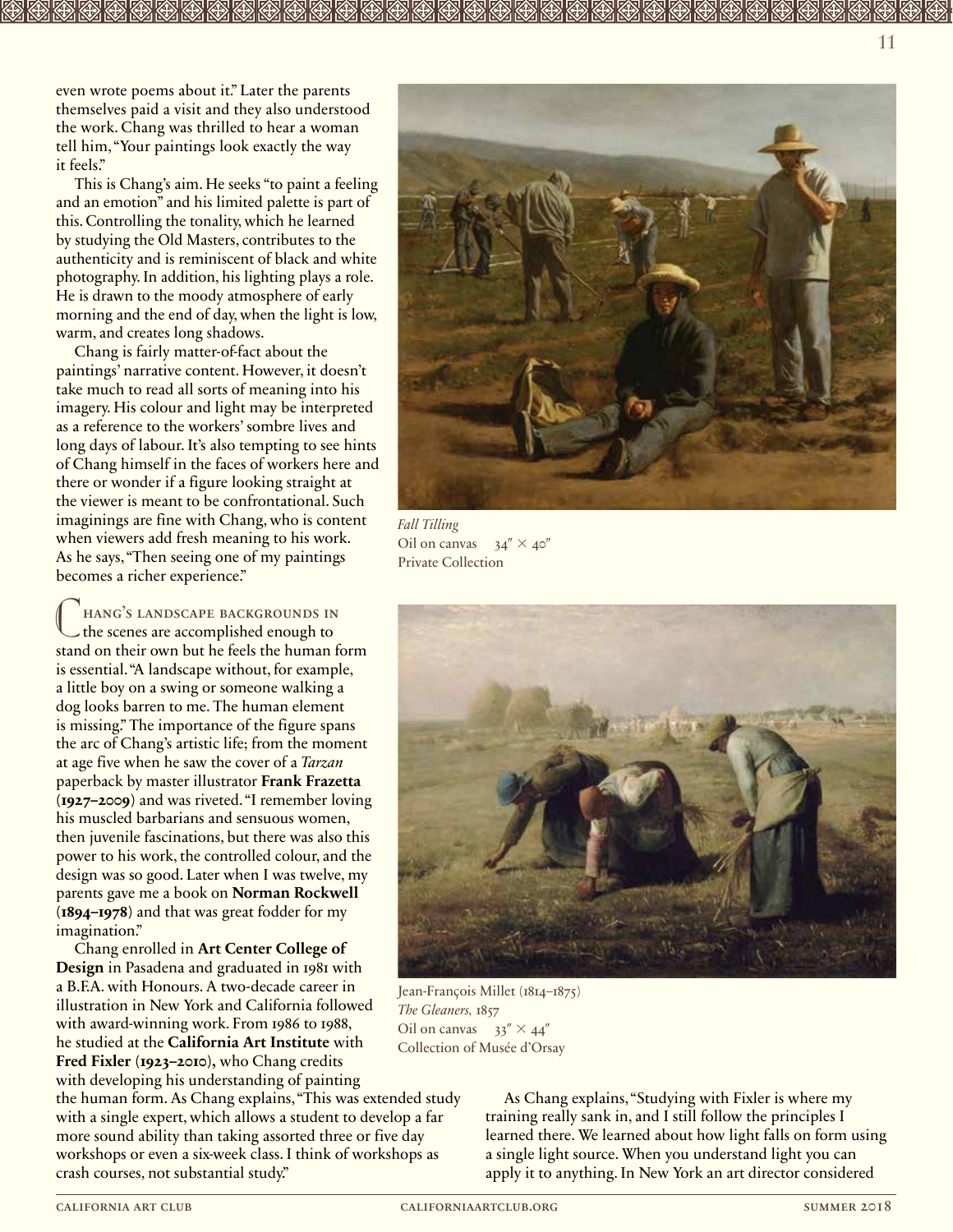



me an expert at painting horses although I didn't know animal anatomy and I have no interest in horses!" By the time Chang had finished his New York years, he estimates that he had painted just over 150 paperback covers, a sort of study drill of figurative art in itself.

In 2000 Chang decided to move on from illustration and commit himself full time to fine art. To ensure a regular income, in 2001 he also began teaching figurative art at San Francisco's **Academy of Art University**, and continues to do so. "Teaching has allowed me to paint what I want. Selling for me is only a by-product." For Chang, painting is about

creating art in the highest sense, something far beyond just making a picture. "While anything goes in the art world today, every artist must at least define what art is to them," says Chang. "I studied figure painting for a while with the great social realist **Max Ginsburg**. What I got out of the class was a feeling for what art is. He taught me that the two most important aspects of art are truth and sincerity. I think one of the reasons my art is recognized is that it embodies these qualities." A fine example is Chang's *Flower Girl*, in which a resigned young woman stands by the side of a busy highway, offering meagre flowers while cars pass her by.

 $\begin{matrix} \end{matrix}$ eveloping his art and his intellect started early for Chang. He was gifted with a father, **Namgui Chang**, now ninety-three, who had a Ph.D. in linguistics and was an off-hours artist in various media. As Chang recalls, "We often talked about art. He taught me that

all philosophies and art are intertwined and that your work inevitably reflects how you live your life, as well as your morals." He continues, "Aside from painting, I spend a lot of time thinking and reading, and I derive as much inspiration from writers as I do from other artists. I've read over and over **Pearl Buck's** *The Good Earth,* and **John Steinbeck's** *The Grapes of Wrath* to immerse myself in their portrayals of those who work the land, which is also my subject matter. I also turn again and again to **Tolstoy's** *What Is Art?*, which confirms my own ideas about what true art is."

Since Chang began his fine art career, he has assembled a



*The Demonstration* Oil on canvas  $30'' \times 40''$ Private Collection



*Flower Girl* Oil on canvas  $30'' \times 36''$ Collection of the Artist